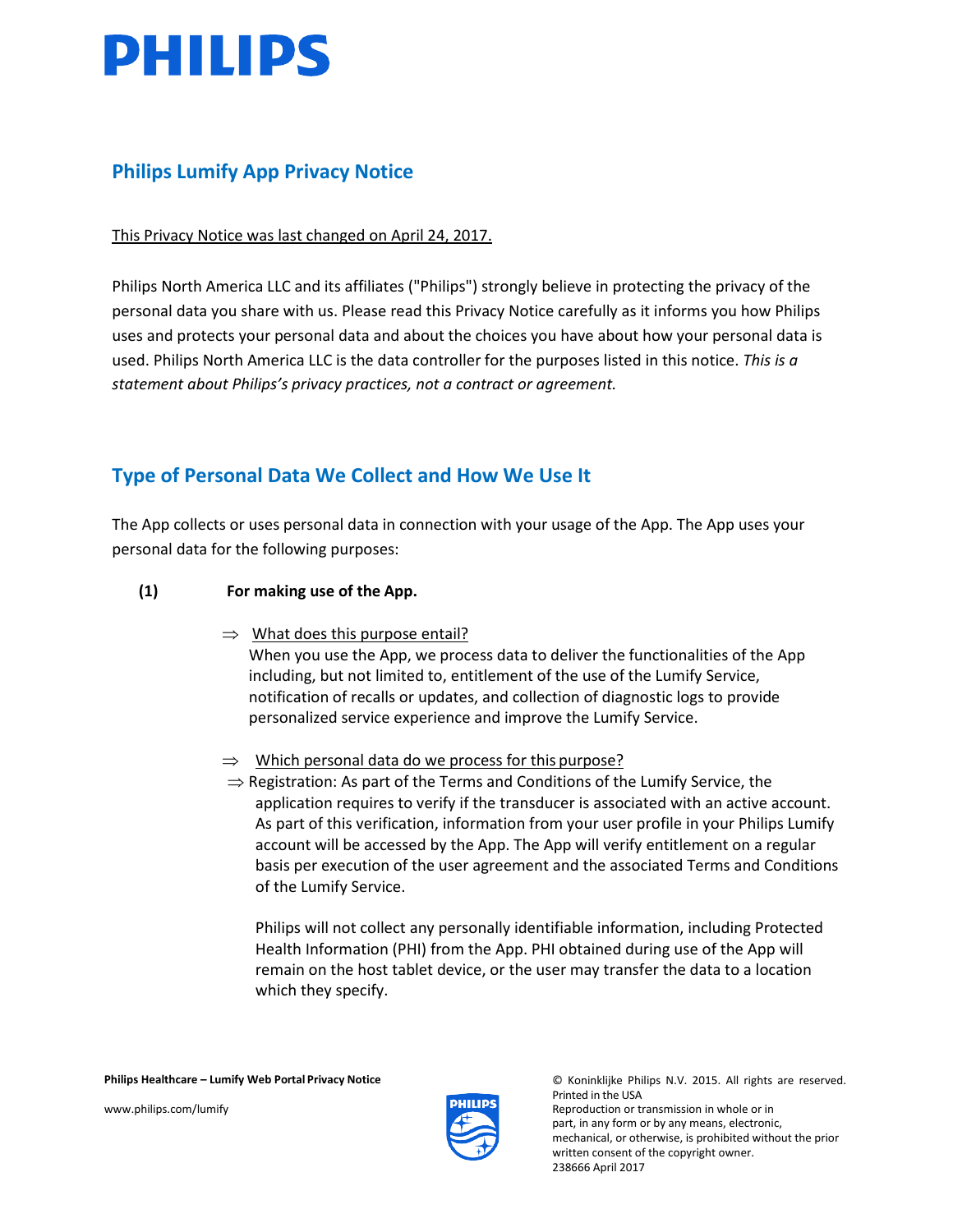## PHILIPS

### **(2) For contacting you during the provision of Service or other communication from Philips.**

### $\Rightarrow$  What does this purpose entail?

Philips needs the contact information of the App user, in order to respond to requests for service, or to delivery important communication about the product.

### ⇒ Which personal data do we process for this purpose?

- $\Rightarrow$  The following information will be collected during the user registration process: Name, email address, institution, country.
- ⇒ Device Notification: To ensure Philips can notify you in case of recalls or service updates specific to your device, the App will collect and communicate device information (your unique device identifier, model, version, OS level), information about the transducer that is registered with the device, and software revision.
- ⇒ Diagnostic Logs: To ensure that Philips can provide you with personalized service experience and improve the Lumify Service, diagnostic information will be sent back to Philips. This information includes: Account information as collected during the registration process, your unique device identifier, device information, Application and hardware diagnostic information.

### **(3) For sending you targeted commercial information about news, products or promotions from Philips.**

 $\Rightarrow$  What does this purpose entail? We would like to keep you updated on our latest products and services and other opportunities and developments within Philips. We will do this by means of emails. You may select this option when completing the Contact Preferences screen.

#### Which personal data do we process for this purpose?

 $\Rightarrow$  The following information will be collected during the user registration process: Name, email address, institution, country.

#### **Philips Healthcare – Lumify Web Portal Privacy Notice** © Koninklijke Philips N.V. 2015. All rights are reserved.



Printed in the USA [www.philips.com/lumify](http://www.philips.com/lumify) example and the community of the Reproduction or transmission in whole or in part, in any form or by any means, electronic, mechanical, or otherwise, is prohibited without the prior written consent of the copyright owner. 238666 April 2017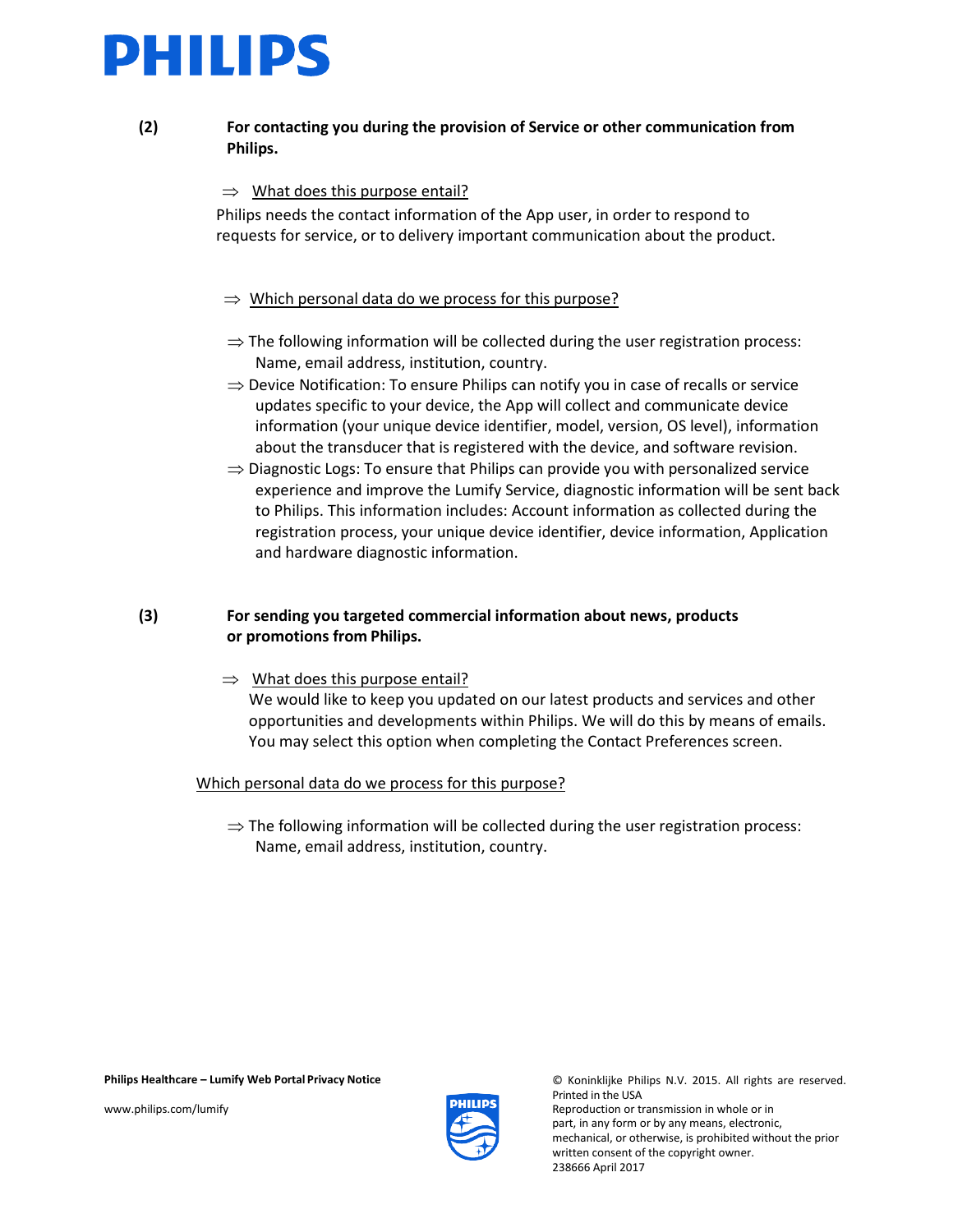## **PHILIPS**

## **How We Share Information with others**

Philips makes use of third party vendors or hosting partners who act on behalf of Philips, in order to provide the necessary hardware, software, networking, storage, transactional services and/or related technology required to run the App or the services provided.

Philips also uses third-party service providers to help Philips with the internal operations of our App. These third-party service providers collect persistent identifiers sent by your mobile device, such as session, usage and log data. Our agreements with these third parties will limit the purposes for which your data can be used and will require your data to be adequately safeguarded.

If Philips allows a third party to transfer your personal data outside of your geographic region, we will take steps to protect your privacy rights through the use of contractual arrangements or other means, which will provide a comparable level of protection while the information is being processed by our trusted third parties.

Philips will disclose personal data only under this policy and/or when required by law.

Philips sometimes sells a business or a part of a business to another company. Such a transfer of ownership could include the transfer of your personal data directly related to that business, to the purchasing company.

## **Your Choices and Rights**

We want to know you better so we can serve you better while at the same time, we respect your choices about how we use your personal data.

Your data may be transferred from your home country to other Philips companies, in different locations around the world.

You may at any time amend your personal profile data or change your preferences via the Contact Preferences screen on the app. To opt-out of our marketing services you can at any time make use of the 'unsubscribe' button below each email that is sent to you.

You may at any time request access to your personal data, request correction or object to the processing of your personal data, by emailing us at [privacy@philips.com.](mailto:privacy@philips.com)



**Philips Healthcare – Lumify Web Portal Privacy Notice** © Koninklijke Philips N.V. 2015. All rights are reserved. Printed in the USA [www.philips.com/lumify](http://www.philips.com/lumify) example and the community of the Reproduction or transmission in whole or in part, in any form or by any means, electronic, mechanical, or otherwise, is prohibited without the prior written consent of the copyright owner. 238666 April 2017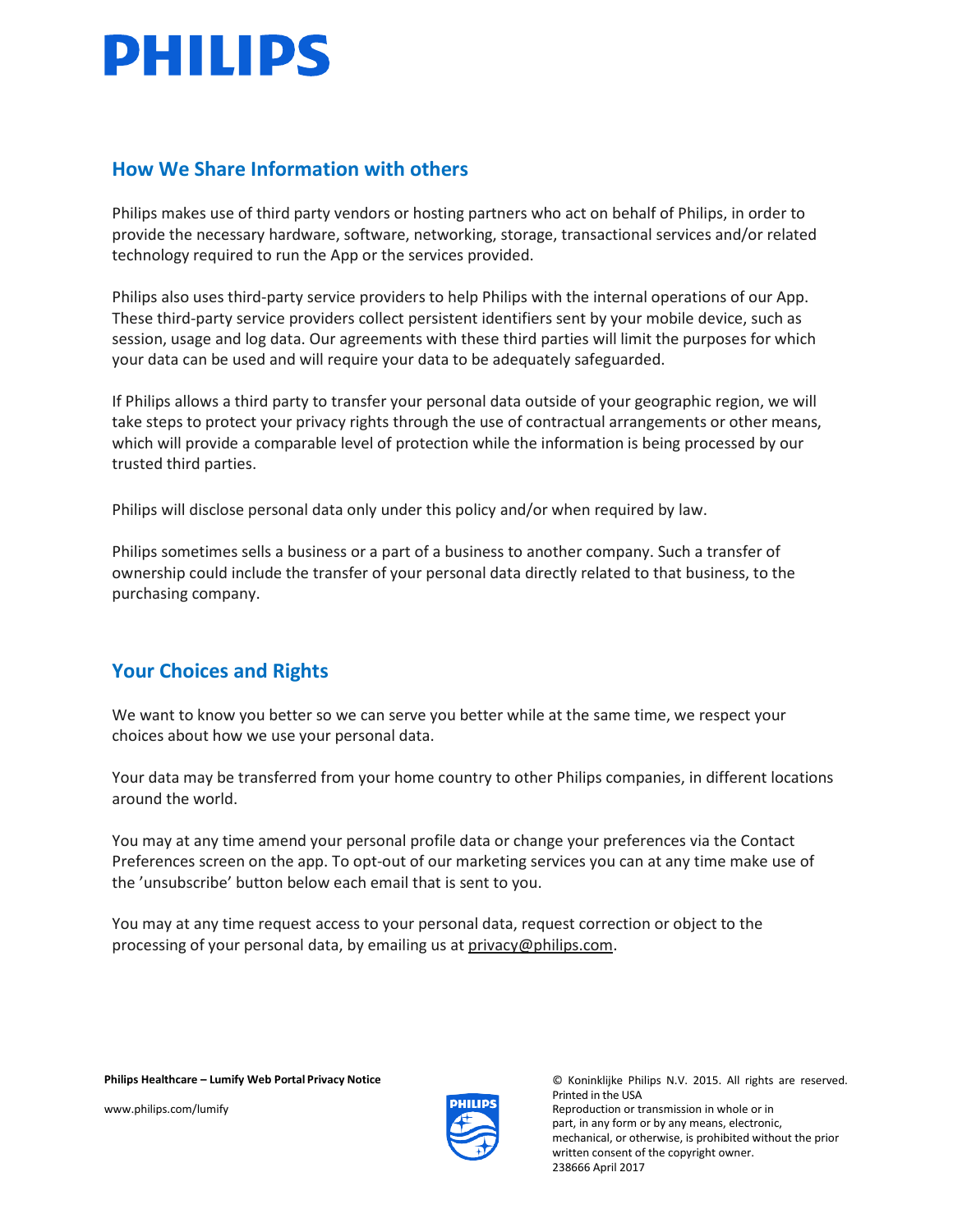# **PHILIPS**

## **Security of your Data**

We recognize and take seriously our responsibility to protect the data you entrust to Philips from loss, misuse or unauthorized access. Philips uses a variety of security technologies and organizational procedures to help protect your data. For example, we use firewalls to implement network access controls; we limit access to our production servers and services; we log and audit access to our systems infrastructure; and we encrypt certain types of data, including sensitive personal and financial information.

Philips may store your data in a secure cloud infrastructure. This means that your data is processed on behalf of Philips by a cloud service provider and is stored in Ireland. [Data from USA customers is stored in the USA.] Philips has implemented organizational and contractual measures to protect your data and to impose the same requirements on our cloud services providers, including requirements that your data is exclusively processed for the purposes mentioned in this Privacy Notice.

## **Special information for parents**

While Philips Apps are not generally targeted at children under the age of 13, it is Philips policy to comply with the law when it requires parent or guardian permission before collecting, using or disclosing information of children.

Philips strongly recommends that parents take an active role in supervising the online activities of their children, especially when making purchases through our Apps.

If a parent or guardian becomes aware that his or her child has provided us with personal information of a person who is under the age of 13, please contact us at [privacy@philips.com.](mailto:privacy@philips.com) If we become aware that a child under the age of 13 has provided us with Personal Information, we will delete such information from our files.



**Philips Healthcare – Lumify Web Portal Privacy Notice** © Koninklijke Philips N.V. 2015. All rights are reserved. Printed in the USA [www.philips.com/lumify](http://www.philips.com/lumify) example of the community reproduction or transmission in whole or in part, in any form or by any means, electronic, mechanical, or otherwise, is prohibited without the prior written consent of the copyright owner. 238666 April 2017